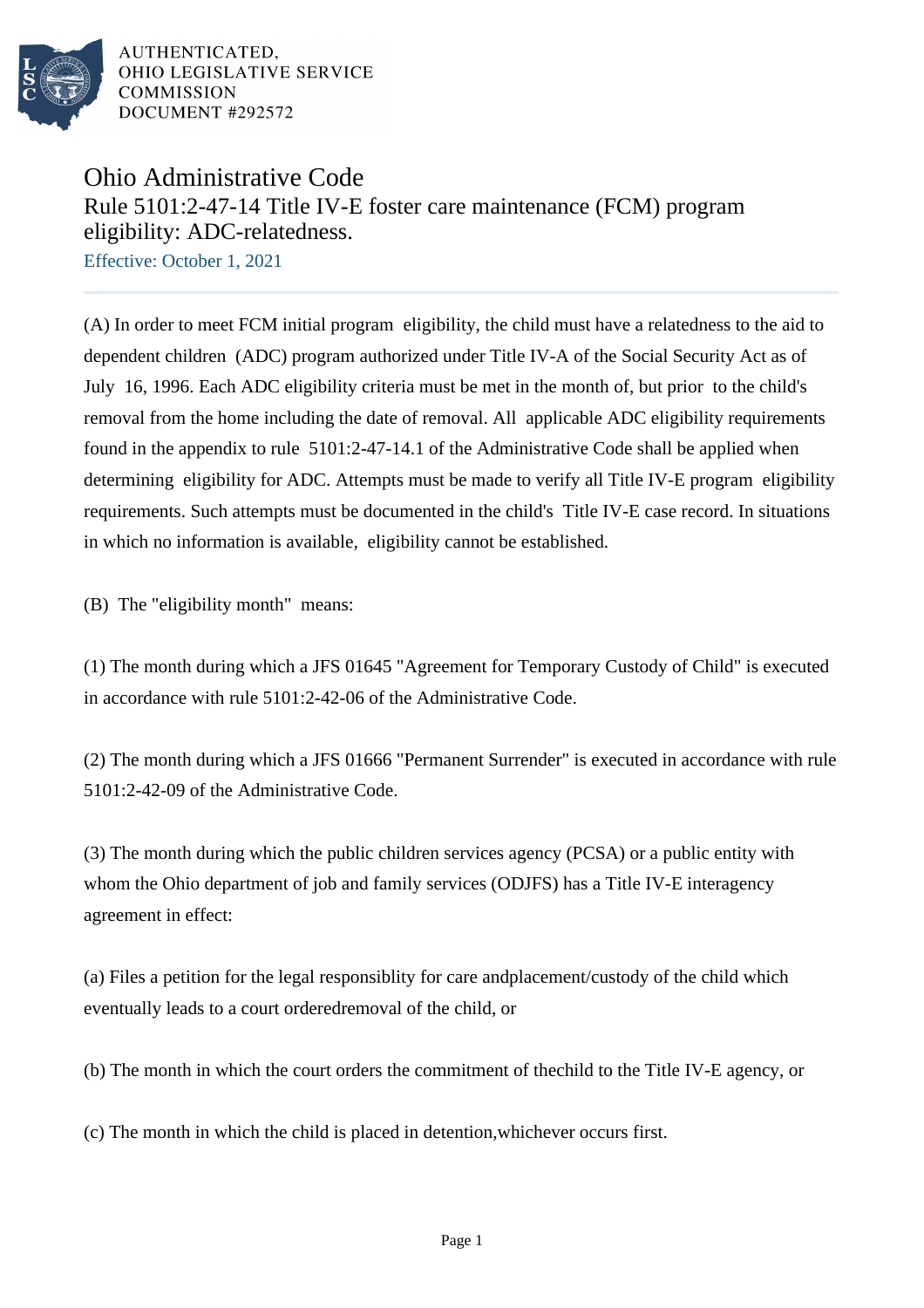

(4) The month the child enters custody is not necessarily the same as the eligibility month.

(C) The specified relative from which the child was removed is the household which must be examined when determining ADC-relatedness. For purposes of FCM, "removal of the child from the specified relative," as used in paragraph (E) of this rule, means:

 $(1)$  A judicial order for a physical or constructive removal (non-physical, paper removal) of the child from the specified relative has been issued.

(2) An executed JFS 01645 or JFS 01666 has been entered into which leads to a physical or constructive removal of the child from the specified relative.

(D) A removal has not occurred in situations where legal custody has been removed from the specified relative and the child remains with the same relative.

(E) The circumstances which determine ADC eligibility include all of the following:

(1) Living with a specified relative.

(a) For purposes of meeting the requirements for living with a specified relative prior to the removal as described in paragraph  $(C)$  of this rule, one of the following must apply.

(i) The child was living with the specified relative and was ADC-related in that household in the eligibility month as defined in paragraph (B) of this rule.

(ii) The child had been living with the specified relative within six months of the eligibility month, as defined in paragraph  $(B)$  of this rule, and would have met the requirements of paragraphs  $(E)(2)$ to  $(E)(5)$  of this rule in the eligibility month if the child had continued to reside with the specified relative.

(iii) The ADC requirement of living with a specified relative within the last six months does not apply to a child who is a candidate for Title IV-E prevention services as described in rule 5101:2-45-02 of the Administrative Code and is in the home of a kinship caregiver, as defined in section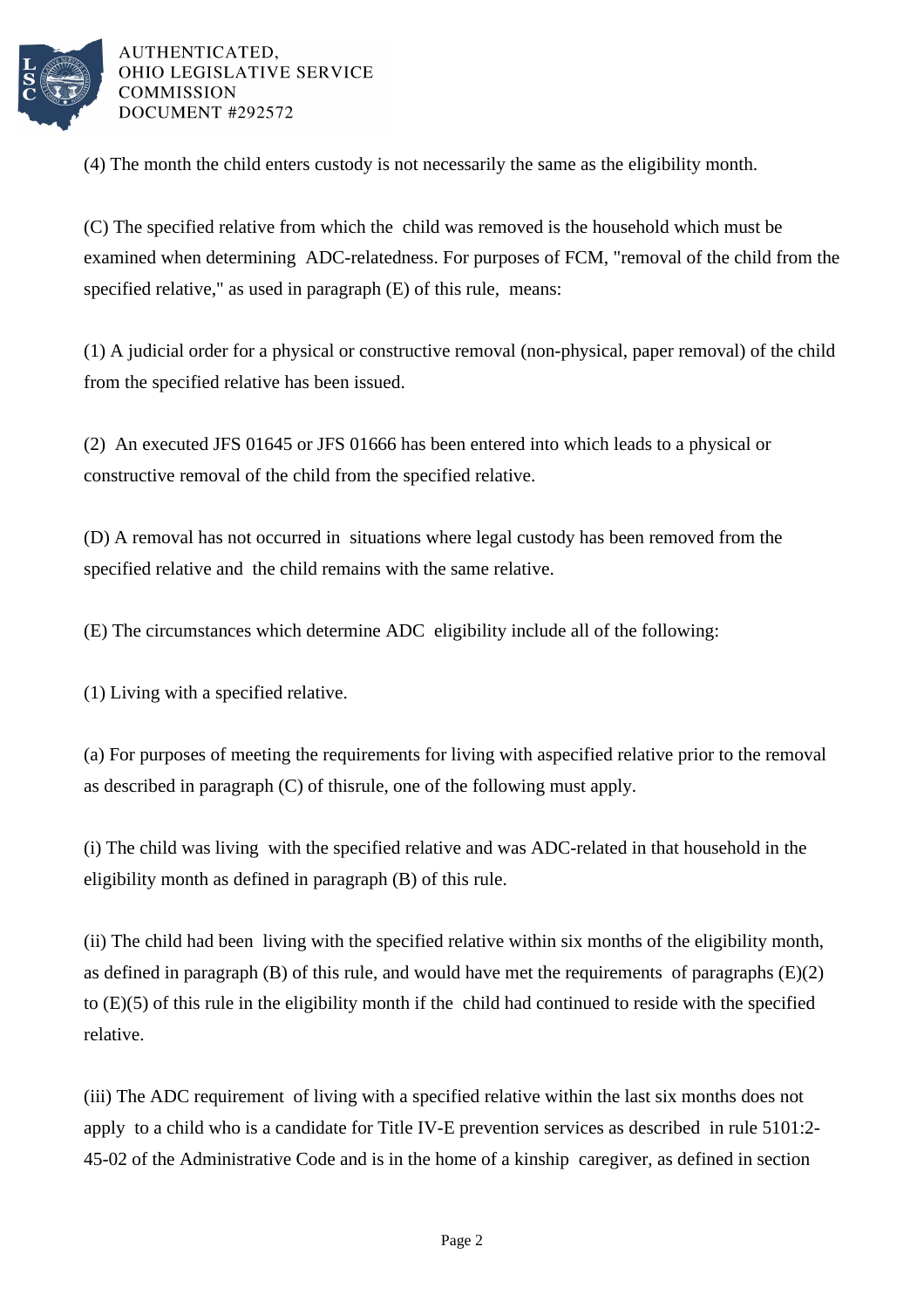

5101.85 of the Revised Code.

(b) The "specified relative," as defined in appendix A of rule 5101:2-47-14.1 of the Administrative Code is a blood relative, including those of half blood, who may be one of the following:

(i) Parent, grandparent, brother, sister, stepparent, stepbrother, stepsister, uncle, aunt, nephew, niece, half brother, half sister, first cousin, first cousin once removed, or any person of preceding generation denoted by prefix of "grand," "great-grand," "great," "great-great," and "great-greatgreat."

(ii) Any person who legally adopted the child or adopted the child's parent, or the natural children or other adopted children of such person.

(iii) Married spouse of any person named above, even though the marriage had been terminated by death or divorce.

(iv) Paternal relatives of an out-of-wedlock child are relatives for ADC purposes, provided that the father meets one of the definitions of a parent.

## (2) Age

A child is ADC eligible through the month of his or her eighteenth birthday. The following requirements apply for other circumstances:

(a) A child may remain eligible for ADC beyond his or her eighteenth birthday only if the child is a full-time student reasonably expected to complete a secondary school program or the equivalent of vocational or technical training prior to his or her nineteenth birthday.

A child who will be nineteen the same month in which the child completes the secondary school program or equivalent, is eligible for ADC through that month.

(b) A child who completes high school prior to his or her eighteenth birthday and is attending college or college-level vocational or technical training is eligible for ADC through the month of his or her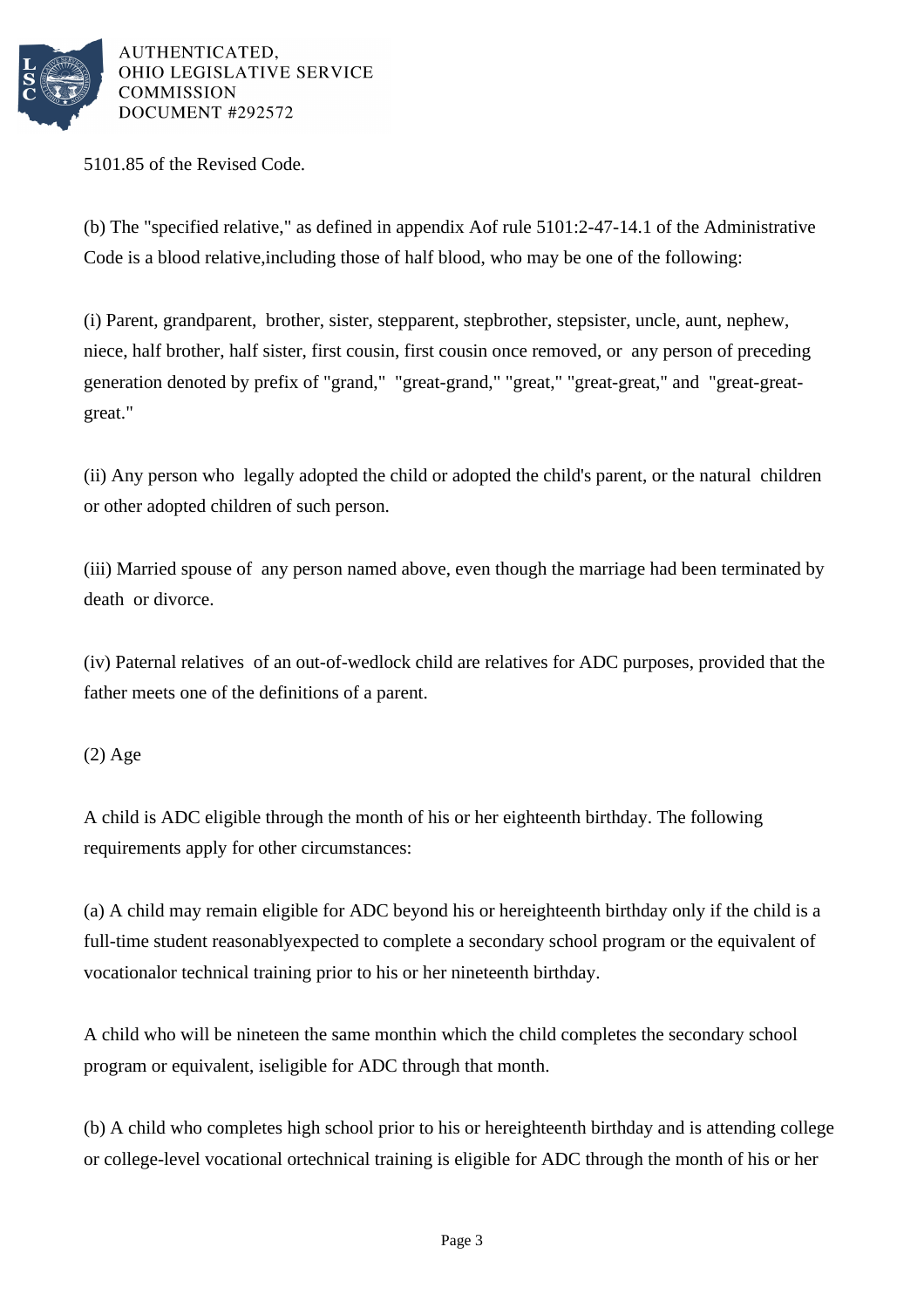

eighteenth birthday.

(c) A child who is not reasonably expected to complete high school or the equivalent training prior to his or her nineteenth birthday is ineligible for ADC the month following the month of his or her eighteenth birthday.

(d) A child who is eighteen and has completed high school and is now enrolled in a technical program that can be completed before age nineteen is not eligible for ADC.

(e) In cases where the year and the month in which the child was born can be established, but not the exact day, the first of the month is to be used as the child's birthday.

(3) Deprivation

In the eligibility month, but prior to the child's removal from the home, the child must be deprived of the support of one or both parents as a result of one of the following:

(a) Death.

(b) Incapacity.

(c) Continued absence from the removal home.

(d) Unemployment of the principal wage-earning parent.

(4) Need

(a) In the eligibility month, but prior to the child's removal from the specified relative, the income available to the child must be less than the state of Ohio's one hundred eighty-five per cent and the one hundred per cent standard of need for ADC eligibility, in effect on July 16, 1996.

(b) In the eligibility month, but prior to the child's removal from the specified relative, the income and resources of the standard filing unit (SFU) as defined in rule 5101:2-47-14.1 of the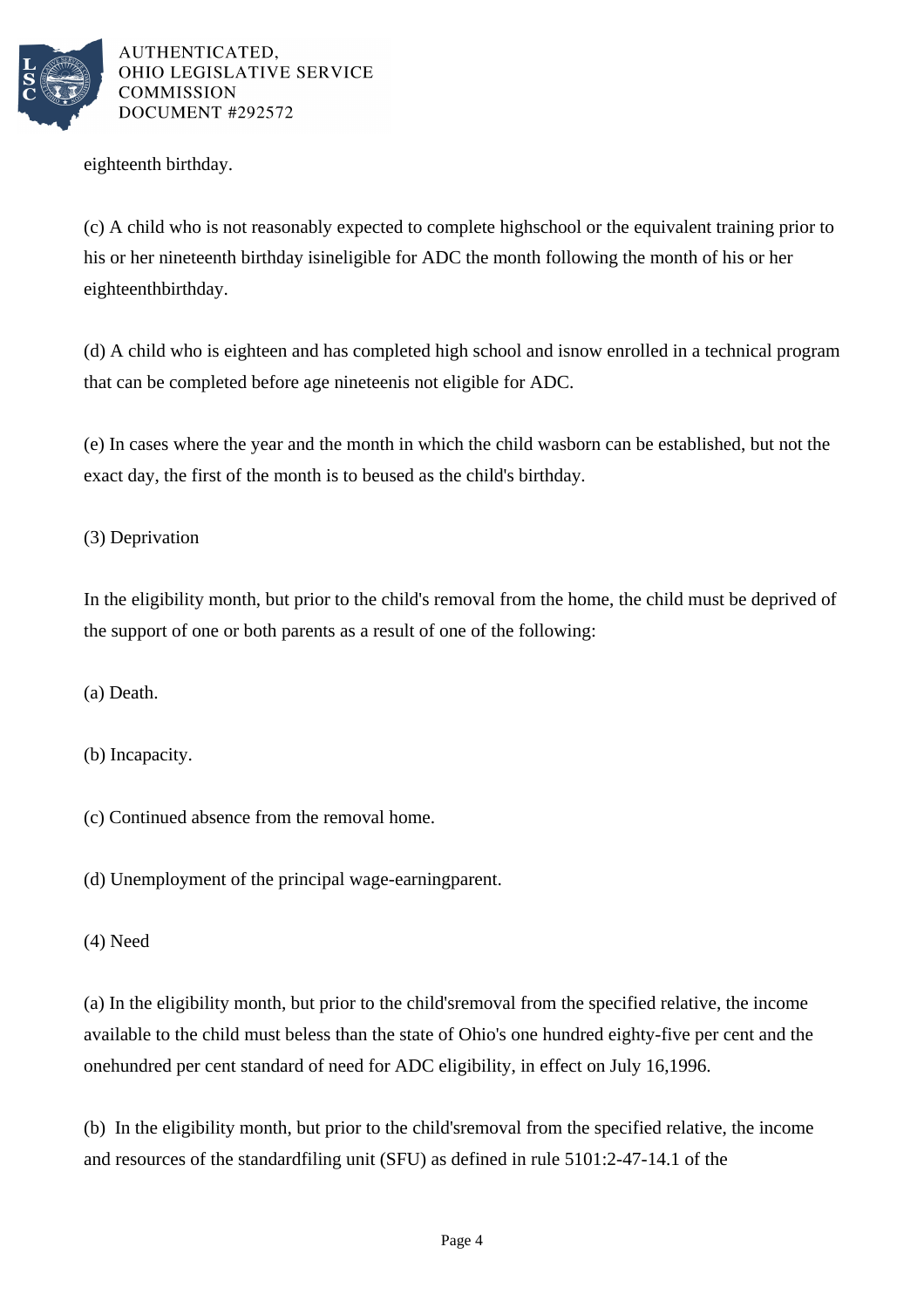

Administrative Code must be considered in the needs determination.

(c) In the eligibility month, but prior to the child's removal from the specified relative, under constructive removal situations, the income and resources of the SFU as defined in rule 5101:2-47-14.1 of the Administrative Code must be considered in the needs determination. The household of the parent or other specified relative that the child is constructively removed from shall be the household in which the SFU will be established.

(d) In the eligibility month, but prior to the child's removal from the specified relative, the resources available to the SFU shall not exceed ten thousand dollars.

(i) The ten thousand dollar resource limit does not include:

(a) Homestead property which is the usual residence of the assistance group.

(b) One motor vehicle, the value of which does not exceed one thousand five hundred dollars with consideration of liens or encumbrances. Any excess value over the limit is applied to the overall resource limit.

(c) Items or personal property owned by the members of the SFU that are considered as household goods and personal effects.

(d) The resources of an SSI recipient and the resources of an individual for whom federal, state or local foster care maintenance (FCM) payments are made.

(e) Funeral arrangements valued at one thousand five hundred dollars or less for each member of the SFU. Equity value for funeral arrangements that exceed the limit shall be counted toward the overall resource limit.

(f) One burial space for each member of the SFU.

(g) Bona fide loans from any source.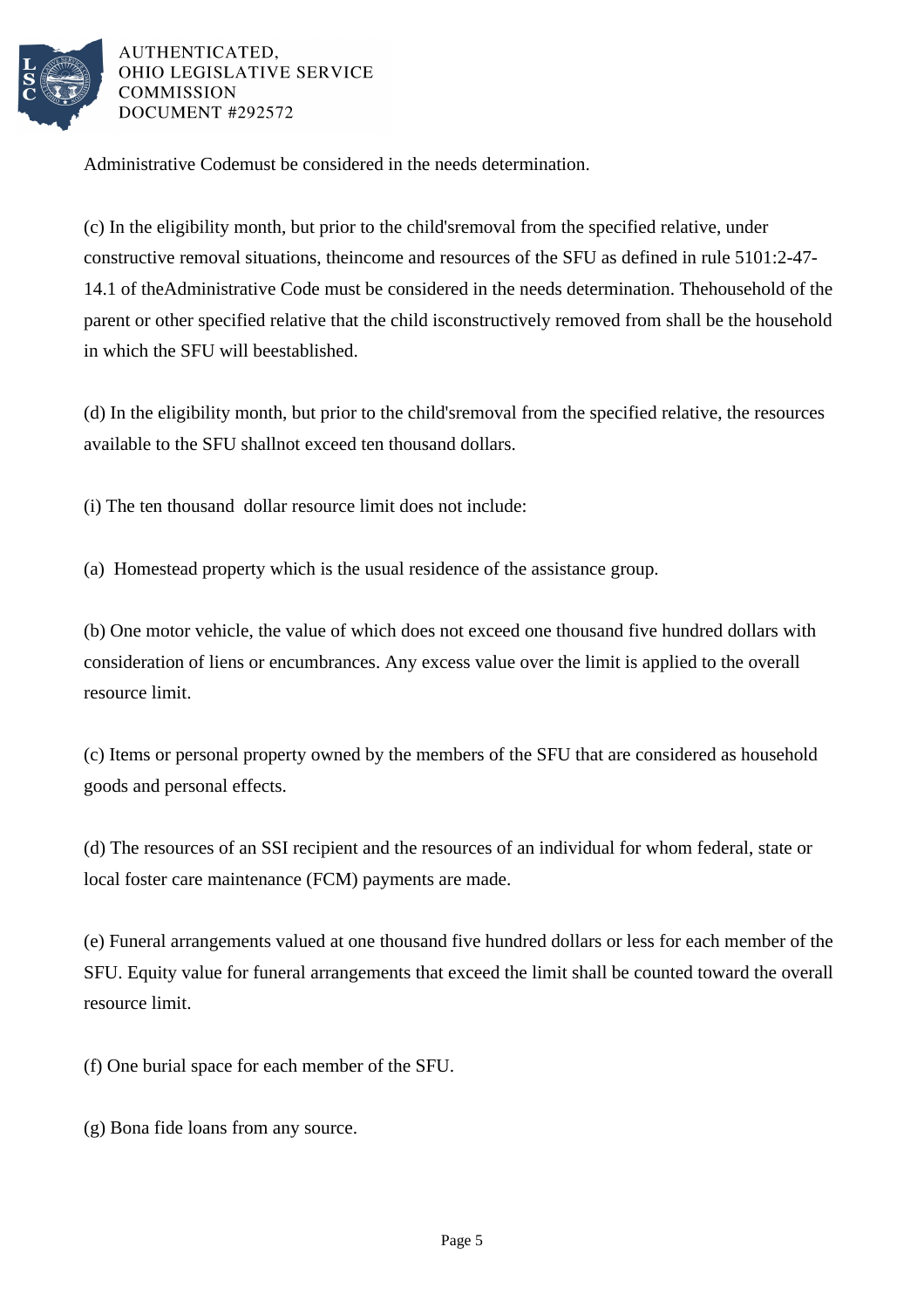

(h) Educational grants and scholarships from any source for undergraduate and graduate college expenses.

(i) Payments received by individuals of Japanese ancestry under section 105 of Public Law 100-383, and payments received by Aleuts under section 206 of Public Law 100-383(1988).

(j) Payments received under the provisions of the Agent Orange Compensation Exclusion Act of 1989 (Public Law 101-201).

(k) Earned income tax credit (EITC) payments in the form of a refund of "federal" income taxes or in the form of an advance payment by an employer must be disregarded in the month and the month following the receipt of such payment.

(1) The resources of an individual on whose behalf federal, state or local FCM payments are made.

(m) Payments received under the provisions of the Radiation Exposure Compensation Act of 1990 (Public Law 101-246).

(n) Payments received under the provisions of the Maine Indian Claims Settlement Act of 1980 (Public Law 96-240).

(o) Payments received under the provisions of Aroostook Band of Micmacs Act of 1991 (Public Law 102-171).

(p) Payments received under the provisions of the Child Care and development Block Grant (Section 5082 of Public Law 101-508)(1990).

(q) Escrow accounts established and credited as the direct result of the SFU's involvement in the family self-sufficiency program. These escrow accounts are only considered available when the SFU is no longer receiving any federal, state, or other public assistance for housing.

(r) Payments received under the provisions of the Seneca Nation Settlement Act of 1990 (Public Law 101-503).